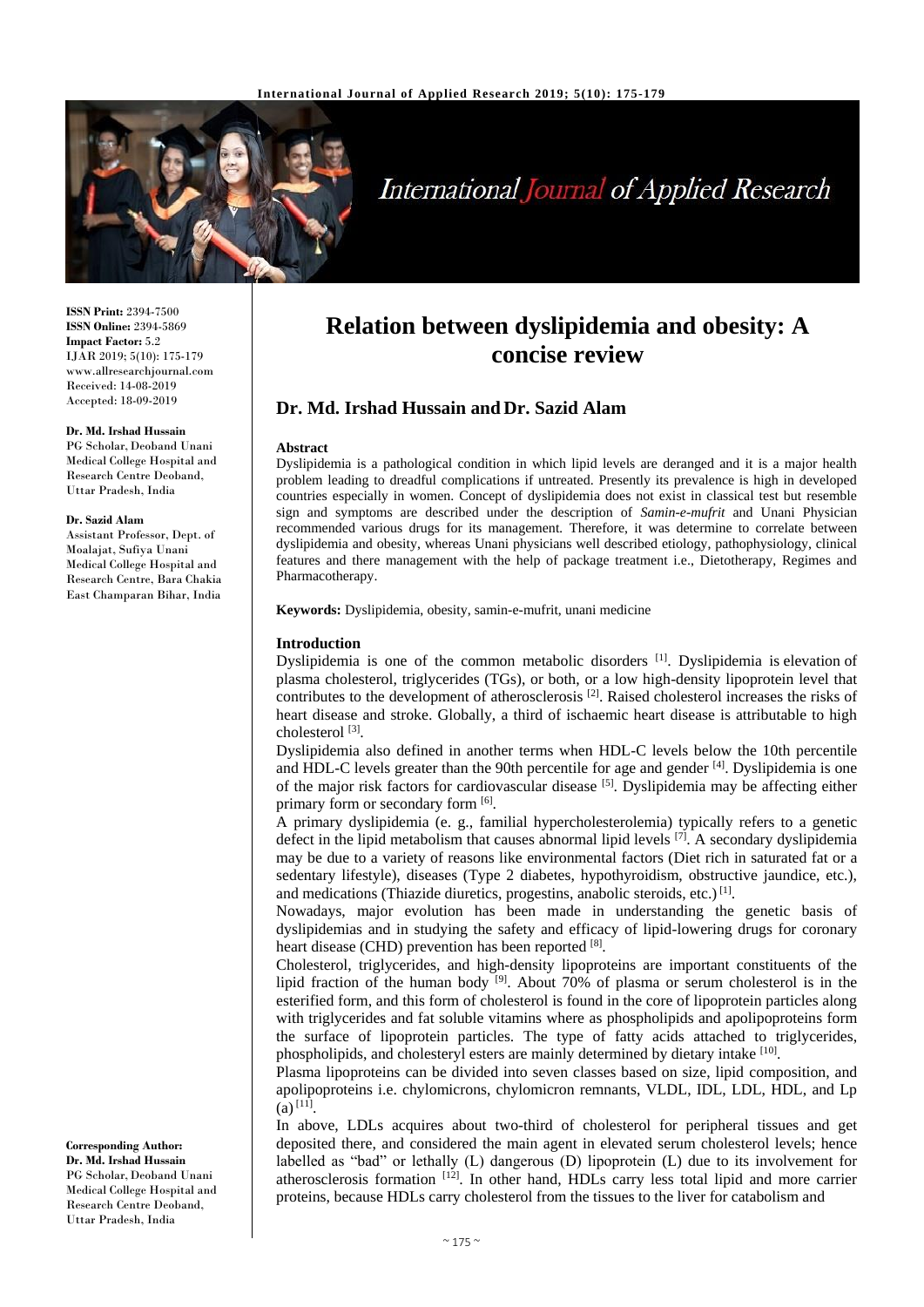excretion, higher level of this so-called "good" cholesterol form are considered protective against cardiovascular diseases. However, HDL cholesterol is good for health <a>[13]</a>.

Lipoproteins are the primary source of transport for cholesterol among tissues and when, deviations from a proper balance of transport of cholesterol, either increases in LDL levels or decreases in HDL cholesterol flux, may result in accumulation of cholesterol in extrahepatic tissues which promote the risk factor for atherosclerosis [14].

South Asians around the globe have the highest rates of coronary artery disease and these rates are 50% to 300% higher than other populations, with a higher risk at younger ages [15] .

If dyslipidaemia is left over and untreated for long time, it may affect the all system of the body and leads to various complications such as coronary heart disease, atherosclerosis, diabetes, chronic kidney disease, palpitation, stroke, myocardial infarction etc [16].

According to the WHO, globally, a third of ischemic heart disease is attributable to high cholesterol. Overall, raised cholesterol is estimated to cause 2.6 million deaths (4.5% of total) and 29.7 million disability adjusted life years  $(DALYs)$ <sup>[17]</sup>. [Cardiovascular disease (CVD) is the leading cause of death in India and its contribution to mortality is rising; deaths due to CVDs were double between 1985– 2015. Cardiovascular mortality in Asian Indian population is likely to climb up 103% in men and 90% in women by the year of 2015 [18].

Dyslipidemia has been closely linked to the pathophysiology of CVD and is a key independent modifiable risk factor for cardiovascular disease, while Asian Indians are known to have a unique pattern of dyslipidemia with lower HDL cholesterol, increased triglyceride levels and higher proportion of small dense LDL cholesterol [19].

Dyslipidemia plays a crucial rule in the development of cardiovascular disease, which has become the leading cause of death in most developed countries as well as in developing countries [20] . In developed countries it arises due to change in their lifestyle pattern [21].

Recent studies have reported that high cholesterol is present in 25–30% of urban and 15–20% rural subjects. The most common dyslipidemia in India are borderline high LDL cholesterol, low HDL cholesterol and high triglycerides [22]. Reddy Ks *et al*., reported that as per WHO Bulletin, in India, CVD is projected to be the largest cause of death and disability by 2020, with 2.6 million Indians predicted to die due to coronary heart disease, which constitutes 54.1% of all CVD deaths. Nearly half of these deaths are likely to occur among young and middle-aged individuals [23].

Therefore, the change in lifestyle behaviours and proper management of dyslipidaemia is important strategies for preventing cardiovascular disease <sup>[24]</sup>. Current classification schemes and treatment levels for hyperlipidemia are based on the National Cholesterol Education Panel's (NCEP) Adult Treatment Program-3 (ATP-III) guidelines <a>[25]</a>.

Elevated serum total cholesterol and low-density lipoprotein cholesterol (LDL-C) levels are among the primary causal risk factors for cardiovascular disease<sup>[26]</sup>.

Peoples who are prone for dyslipidemia they are using lipidlowering agents and long term used leads to various complications [27] .

Therefore, the appropriate diagnosis and management of lipoprotein disorders is of critical importance in the practice

of medicine [28]. There is no such explanation of dyslipidaemia in classical Unani literature, but the concept of *Dasumat Fid Dam* (presence of fatty and oily substance mixing in blood which found in urooque) and *Samin-e-Mufrit* exists since Hippocratic Period <sup>[29]</sup>. The renowned Unani physicians considered *Dasumat Fid Dam* and *Samine-Mufrit* as consequence of each other. It is evidence base from the Unani literature that the aetiological factors (asbab), clinical features (alamat), complications (Awarijat), principle of treatment and treatment (Usool-e-Ilaj waj Ilaj) mentioned by eminent scholars and the description of obesity gives a clue by that they were aware regarding concept of dyslipidemia<sup>[30]</sup>.

Hippocrates was the first, who gave detailed explanation of Samin-e- Mufrit including its complications <sup>[31]</sup>. Later on renowned Unani physicians like *Galen, Zakaria Rhazi, Ali Ibn Abbas Majoosi, Ibn-e-Sina* Ismail Jurjani have described the concept of obesity and their treatises [32, 33, 34]. Author of Zakhira Kharzam Shahi and Moalaja-e-Nafeesi specially noted that obese people are more prone to develop cardiac and cerebral complications i.e. *Khafqan* (palpitation), *Ghashi* (syncope), *Sakta* (stroke), concealed haemorrhage, coma and sudden death [35, 36] .

In Unani system of medicine, mizaj of *Shaham* is considered as *Barid Ratab*<sup>[37]</sup>. and its classification is also described by renowned physician in detail. It is also mentioned that those persons who possess *Barid Ratab Mizaj* are more liable to develop Samin-e- Mufrit<sup>[32]</sup>. Siamin-e-Mufrit (obesity) is defined as a condition in which there is increase of ratoobat (wetness) and baroodat (coldness) in the body and qillateharkate A'za (slow movements of organs) due to excessive accumulated fat and cold temperament i.e. the person becomes lazy and dull [31].

Thus, *Samin-e-Mufrit* is conditions which arise due to accumulation of *Barid Ratab* madda (*Shaham*) and falls under the caption of *Amraz-e-Balghamiya*<sup>[38, 39]</sup>. Those people who are suffering from obesity may susceptible to develop condition like *tangi urooq* (narrowing of vessels) and resultant *Sakta* (stroke) and finally sudden death ensues [31, 36] .

*Samin-e-Mufrit* can be managed through Black Box Design i.e. multidirectional therapeutic approach such as; - Change in dietary pattern, regular exercise appropriate medicament [40] . In Unani system of medicine, a large number of drugs are being used in clinical practice in the management of obesity by different Unani physicians from past. Some of the scientific studies have revealed that most of the ingredient of this formulation exhibit as hypolipidemic activity [41, 42, 43, 44] .

#### **Relation between lipids and humors**

In the Unani Classical texts, there is no perception of hypercholesterolemia as such; but in many cases has been depicted it as a disorder. As faras the presence of fat (Lipids) is concerned in blood, Ibn Sina an ancient Iranian raditionalphysician has reported its existence in blood, producedfrom "*Dasoomat Al-Dam*". "*Dasoomat"* means "fatty, oily" and *"Dam*" means "blood". Dasoomat of blood or the oily matters could bethe lipids but as the biochemical analysis of blood wasnot available and they could not explain it as permodern parameters. According to the fundamentals concept ofUnani medicine, the blood circulating in the Urooque (vessels) is a mixture of four humours. Consequently, the clues of blood lipids should be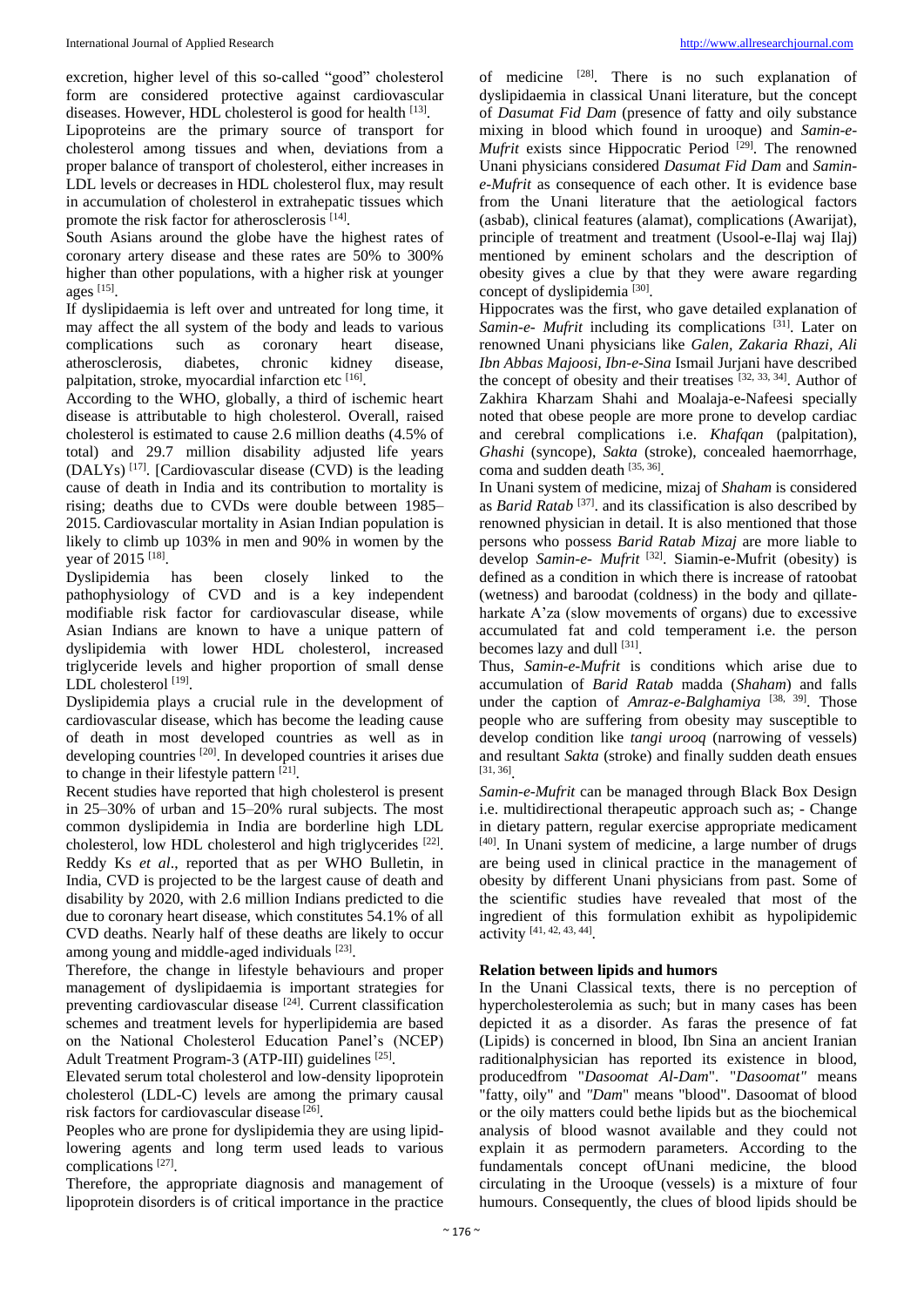required between the humours. Thus to make clear this issue, it is essential to explain the production path of the akhlat [45] .

# **Lipids and lipoprotein metabolism Lipids**

Fat (Lipid) is insoluble in plasma, and hence, cannot be transported directly through the blood. It is now recognised that lipids (fat/ cholesterol) in their various forms are transported by lipoproteins [46].

# **Lipoproteins**

Lipoproteins are a group of heterogenous substances, metabolically active, constantly circulating through the vasculature and existing in a state of dynamic equilibrium between tissues and liver [47]. Triglyceride-fats and cholesterol esters are carried internally in a lipoprotein and shielded from water by the phospholipids monolayer and the apoproteins. Such characteristics make them soluble in the salt water-based blood pool. These lipoprotein particles have hydrophilic groups of phospholipids, cholesterol and apoproteins directed outward [48]. The functions of lipoprotein particles includes absorption of dietary fat and transportation of lipids (triglyceride and cholesterol), absorption of and transportation of fat-soluble vitamins; and transportation of cholesterol from peripheral tissues back to the liver [49] .

## **Chylomicrons**

Chylomicrons are produced in the intestinal lumen following the absorption of digested fat. These are the largest lipoproteins and are rich in triglyceride  $(TG)$  [50]. Because of their particle size, chylomicrons scatter more light and may cause the serum to take on a cloudy appearance after meals or in patients with dyslipidaemia characterised by the inability to catabolise chylomicrons and TG rich lipoproteins. Chylomicrons are transported in the blood to tissues, such as skeletal muscle, fat, and the liver [51] .

#### **Dyslipidaemia: Classification of Lipid Disorders**

Dyslipidaemia is a disorder of lipoprotein metabolism, which can include overproduction or deficiency of lipoproteins or both. The disorder can manifest as an elevation of plasma cholesterol, TGs, or both, or a low high density lipoprotein level or all three together that contributes to the development of atherosclerosis  $[16, 28]$ .

Classification of Dyslipidaemia Conventionally, dyslipidaemia is classified based on patterns of elevation in lipids and lipoproteins (Fredrickson phenotype classification)<sup>[7]</sup>.

This classification does not consider specific dyslipidaemia where there is low HDL that may contribute to the disease despite normal cholesterol and TG levels. A more practical system classifies dyslipidaemia due to the aetiological factors (Aetiological classification); categorised as primary (genetic) and secondary (lifestyle and other) $[52]$ .

# **Aetiological classification of dyslipidaemia [16, 28]**

**Primary hyperlipidaemia**

Hypercholesterolaemia

#### **Monogenic**

 Familial hypercholesterolaemia due to decreased clearance of LDL

- Familial combined hyperlipidaemia-excess of TG and apoprotein B 100 production
- Familial monogenic hypercholesterolaemia due to over production of apoprotein B 100

#### **Polygenic hypercholesterolaemia**

Hypertriglyceridaemia

## **Over production of VLDL-TG**

 Familial endogenous hypertriglyceridaemia without excess of apoprotein B 100 production Familial combined hyperlipidaemia (as above)

#### **Peripheral clearance defect of TG-rich Lipoproteins**

- Familial lipoprotein: deficiency (Fredrickson Type-1)
- Familial apoprotein C-II deficiency

#### **Primary clearance defects**

- Familial endogenous hypertriglyceridaemia Familial Type V hyperlipoproteinaemia
- Familial combined hyperlipidaemia-clearance defect with excess apoprotein
- B 48 production
- Primary clearance defect combined with secondary excess production of TG.

# **Secondary hyperlipidaemia**

- **A. Hypercholesterolemia**
- Hypothyroidism
- Diabetes mellitus
- Cushing's syndrome
- Oral contraceptives (OCP)
- Diets rich in saturated fat
- Nephrotic syndrome
- Chronic liver disease
- Anorexia nervosa
- Acute intermittent porphyria
- Cholestasis Dysglobulinaemia

#### **B. Hypertriglyceridaemia**

- Diabetes mellitus
- Obesity
- Hypothyroidism
- Diets rich in carbohydrates
- Excessive alcohol consumption
- Chronic renal failure
- Cushing's syndrome
- Beta-blockers and diuretics
- Glucocorticoid and oestrogen use Dysglobulinaemia

#### **C. Glycogen storage disease**

- Systemic lupus erythematosus
- Bulimia
- Pregnancy
- Hypopituitarism

#### **Clinical features**

Dyslipidemia leads to various clinical features such as; Dyspnea, Giddiness, unconsciousness, obesity, atherosclerosis, high blood pressure, xanthomas.

 **Eruptive xanthomas** Red-yellow papules, especially on the buttocks (Triglyceride level above 1000 mg/dL).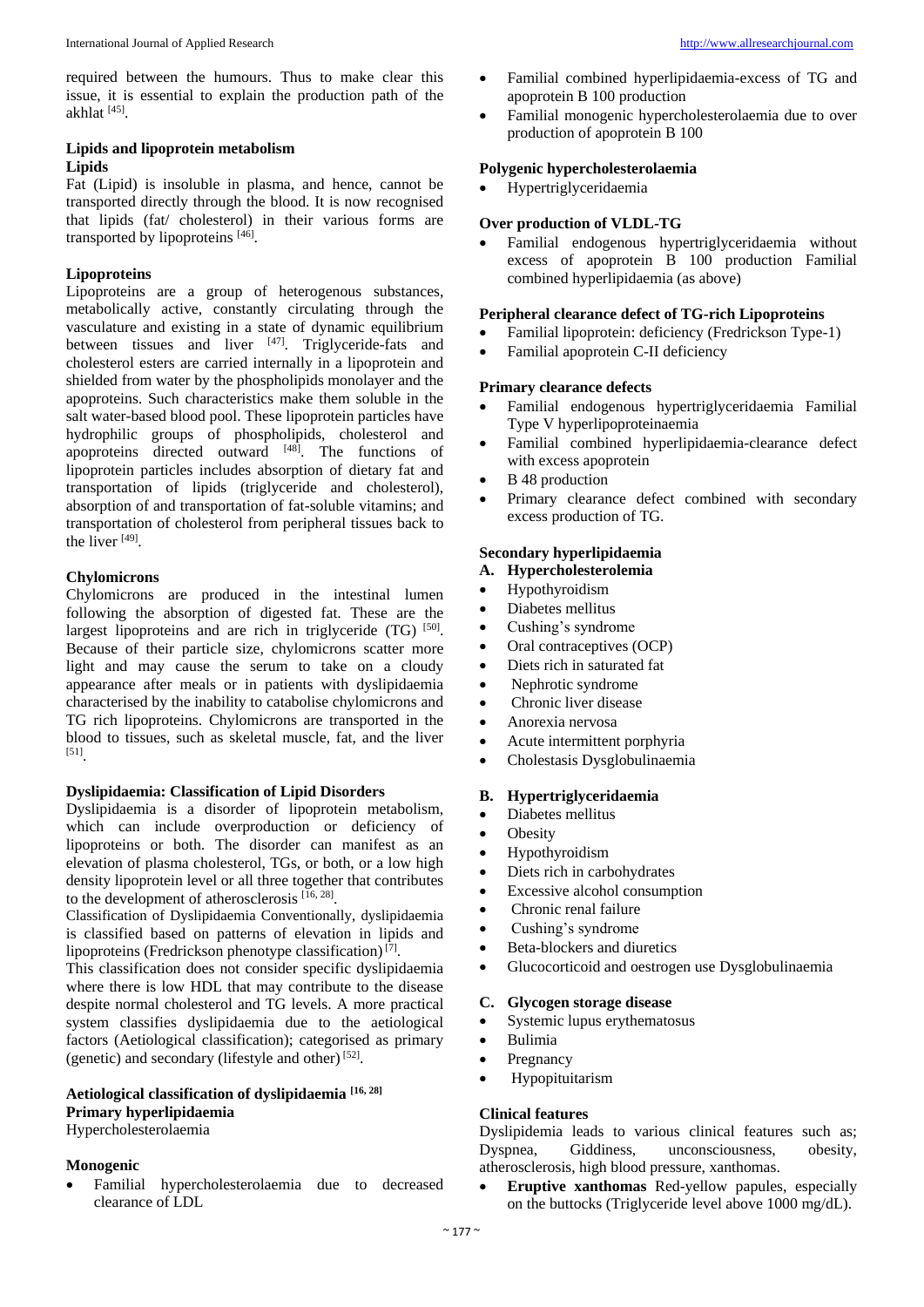- **Tendinousxanthomas** On certain tendons achilles, patella, back of the hand (High LDL concentrations) Such xanthomas usually indicate one of the underlying genetic hyperlipidemia.
- **Lipemiaretinalis** Cream-colored blood vessels in the fundus are seen (Extremely high triglyceride levels above 2000 mg/dL).
- **Xanthelasma** yellowish deposition of cholesterol underneath of skin around eyelids [53].

**Diagnosis:** Clinically subjects can be diagnosed to have dyslipidaemia on the basis of the following factors (Clinical classification); Increase in cholesterol only (pure or isolated hypercholesterolaemia), Increase in TGs only (pure or isolated hypertriglyceridaemia), Increase in both cholesterol and TGs (mixed or combined hyperlipidaemias), Decrease in HDL-C (isolated low HDL-C) 5. Atherogenic dyslipidaemia (increase small dense LDL-C; increase TG, Low HDL-C and increased  $Lp(a)$ <sup>[16, 28]</sup>.

# **Approach to the Patient with Dyslipidaemia**

After the history taking of patient the initial step is to decide which particular lipid/lipoprotein abnormalities need to be evaluated and whether they need treatment on the basis of surrogate marker abnormalities. These disorders can be divided into elevations of plasma LDL, elevations of plasma triglycerides, and decreases in plasma HDL. Frequently a patient can have multiple lipid/lipoprotein abnormalities [11]. Some approach is based on their clinical finding which provides special clues for the patient o dyslipidaemia and associate with cardiovascular disease i.e. chest pain, breathing problem, tiredness, leg pains, muscular cramps, headache, giddiness, vertigo, confusion and unconsciousness  $[16, 28, 54, 55]$ .

#### **Conclusion**

As obesity and hypertriglyceridaemia are considered important risk factors for dyslipidaemia. Thus, it may be inferred that the Unani Medicine is effective in management of dyslipidaemia. In conventional medicine, dyslipidaemia is treated with hypolipidaemic drugs which invite unwanted results, and thus further complicate the pathogenesis. On the other hand, with the help of package treatment i.e., Dietotherapy, Regiemes and Pharmacotherapy is well described in Unani literature.

#### **Funding and conflict of interest**: Nil

#### **References**:

- 1. Shenoy C, Shenoy MM, Rao G. Dyslipidemia in Dermatological Disorders. N Am J Med Sci. 2015; 7(10):421-428.
- 2. Manjunath CN, Rawal JR, Irani PM, Madhu K. Atherogenic Dyslipidemia. Indian J Endocrinol Metab. 2013; 17(6):969-976.
- 3. http://www.who.int/gho/ncd/risk\_factors/cholesterol\_te xt/en/. Global Health Observatory (GHO) data. Cited on 19/01/2018.
- 4. Volkov DW, Rajukanta P. Genetic causes of high and low serum HDL-cholesterol. J Lipid Res. 2010; 51(8):2032-2057.
- 5. Mooradian AD. Dyslipidemia in type 2 diabetes mellitus. Nat Clin Pract Endocrinol Metab. 2009; 5(3):150-9.
- 6. Kwiterovich PO. Primary and secondary disorders of lipid metabolism in pediatrics. Pediatr Endocrinol Rev. 2008; 5(Suppl 2):727-38.
- 7. Brahm A, Hegele RA. Hypertriglyceridemia. Nutrients. 2013; 5(3):981-1001.
- 8. Garg A, Simha V. Update on dyslipidemia. J Clin Endocrinol Metab. 2007; 92(5):1581-9.
- 9. Walker HK, Hall WD, Hurst JW. The History, Physical, and Laboratory Examinations. Cholesterol. and Laboratory Examinations. Triglycerides, and Associated Lipoproteins. 3<sup>rd</sup> Edition. Boston: Butterworths, 1990.
- 10. Schaefer EJ, Tsunoda F, Diffenderfer M, Polisecki E, Thai N, Asztalos B. The Measurement of Lipids, Lipoproteins, Apolipoproteins, Fatty Acids, and Sterols, and Next Generation Sequencing for the Diagnosis and Treatment of Lipid Disorders, 2016
- 11. Feingold KR, Grunfeld C. Introduction to Lipids and Lipoproteins. Endotext, 2015.
- 12. Smith James M. Essentials of Nutrition and Diet Therapy 6<sup>th</sup> ed. USA: Mosby-Year book, 1994, 391-94.
- 13. Satyanarayana U, Chakrapani U. Biochemistory. Kolkata: Books and allied (P) Ltd, 2007, 285-321.
- 14. Babiak J, Rudel LL. Lipoproteins and atherosclerosis. Baillieres Clin Endocrinol Metab. 1987; 1(3):515-50.
- 15. Enas EA, Chacko V, Pazhoor SG, Chennikkara H, Devarapalli HP. "Dyslipidemia in South Asian patients," Current Atherosclerosis Reports. 2007; 9(5):367-374.
- 16. Siddharth NS. API Textbook of Medicine. 8<sup>th</sup> ed. Vol. 2. Mumbai: The Association of Physicians of India; 2008, 951-958, 1235.
- 17. Noubiap JJN, Nansseu JRN, Bigna JJR, Jigni AM, Kengne AP. Prevalence and incidence of dyslipidaemia among adults in Africa: a systematic review and metaanalysis protocol. BMJ. 2015, 5(3).
- 18. Nag T, Ghosh A. Cardiovascular disease risk factors in Asian Indian population: A systematic review. J Cardiovasc Dis Res. 2013; 4(4):222-228.
- 19. Joshi R, Anjana RM, Deepa M, Pradeepa R, Bhansali A, Dhandania YK *et al*. Prevalence of Dyslipidemia in Urban and Rural India: The ICMR-INDIAB Study. Journal PLOS One. 2014; 9(5):doi: 10.1371/journal.pone.0096808.
- 20. Zhang X, Sun Z, Zheng L, Li J, Liu S, Xu C *et al*. Prevalence of dyslipidemia and associated factors among the hypertensive rural chinese population. Arch Med Res. 2007; 38(4):432-9.
- 21. Mannu GS, Zaman MJS, Gupta A, Rehman HU, Myint PK. Evidence of Lifestyle Modification in the Management of Hypercholesterolemia. Curr Cardiol Rev. 2013; 9(1):2-14.
- 22. Gupta R, Rao RS, Misra A, Sharma SK. Recent trends in epidemiology of dyslipidemias in India. Indian Heart Journal. 2017; 69(3):382-392.
- 23. Reddy KS, Prabhakaran D, Chaturvedi V, Jeemon P, Thankappan KR, Ramakrishnan L *et al*. Methods for establishing a surveillance system for cardiovascular diseases in Indian industrial populations. Bulletin of the World Health Organization. 2006; 84(6):461-469.
- 24. Thompson GR. Management of dyslipidaemia. Heart. 2004; 90(8):949-955.
- 25. Nelson RH. Hyperlipidemia as a Risk Factor for Cardiovascular Disease. Prim Care. 2013; 40(1):195- 211.